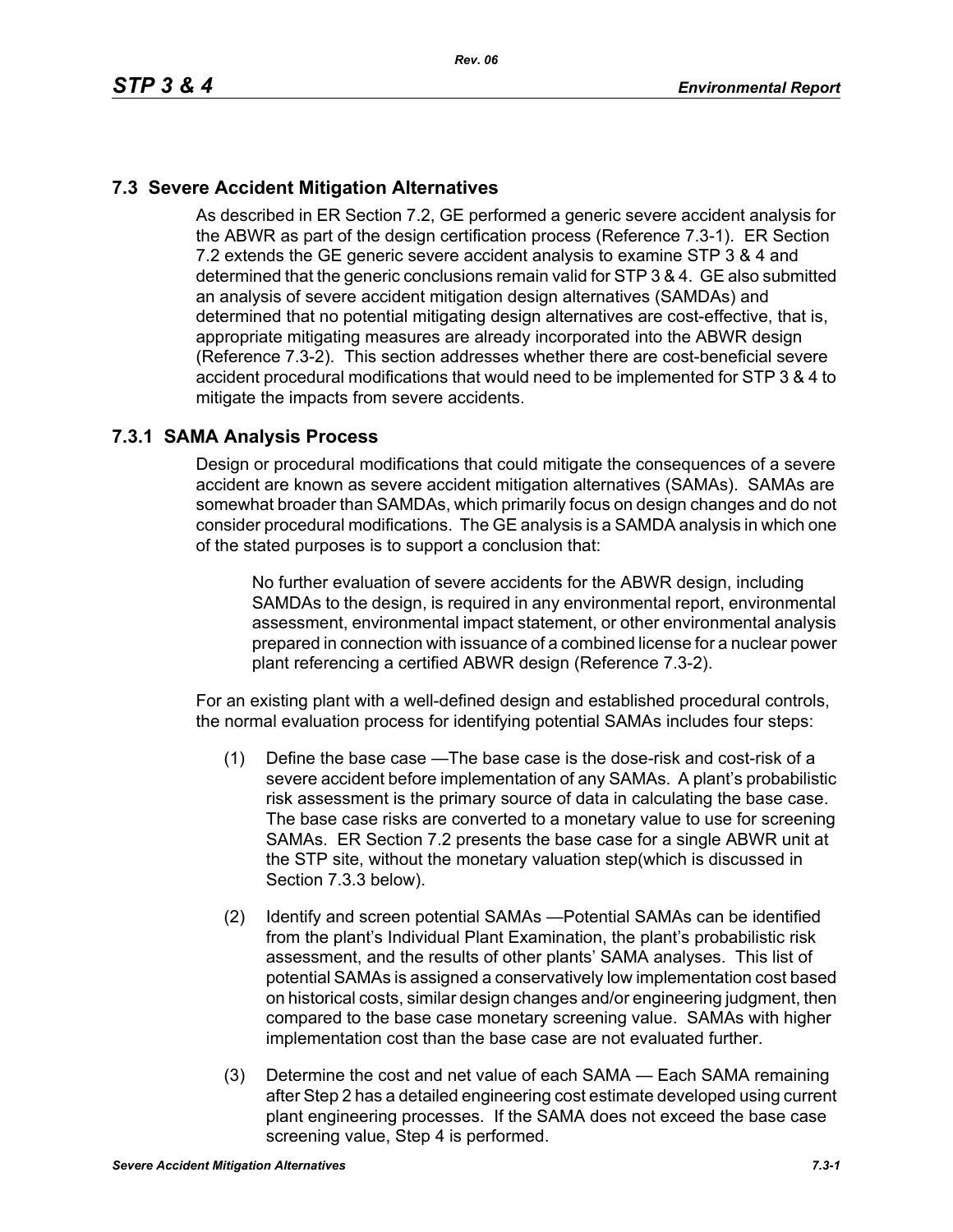*Rev. 06*

(4) Determine the benefit associated with each remaining SAMA — Each SAMA that passes the screening in Step 3 is evaluated using the probabilistic risk assessment model to determine the reduction in risk associated with implementation of the proposed SAMA. The reduction in risk benefit is then converted to a monetary value and compared to the detailed cost estimate developed in Step 3. Those SAMAs with reasonable cost-benefit ratios are considered for implementation.

Since the GE analysis has shown that there are no additional cost-beneficial design modifications, no further assessment of design modifications is required. In the absence of an existing plant with established procedural controls, the STP SAMA analysis thus is limited to determining the magnitude of plant-specific procedural modifications that would be cost-effective. Determining the magnitude of cost-effective procedural modifications is the same as "1. Define base case" for existing nuclear units. The monetary value of the base case benefit is calculated by assuming the current dose-risk of the unit could be reduced to zero and assigning a defined dollar value for this reduction in risk. Any procedural change with a cost that exceeds the benefit value would not be considered cost-effective.

The dose-risk and cost-risk results from the ER Section 7.2 analyses are converted to monetary value in accordance with methods established in NUREG/BR-0184 (Reference 7.3-3). NUREG/BR-0184 presents methods for determining the value of decreases in risk using four types of attributes: public health, occupational health, offsite property, and onsite property. Any SAMAs in which the conservatively low implementation cost exceeds the base case monetary value would not pass the screening in Step 2. If the STP baseline analysis produces a monetary value of the benefit that is below the cost expected for implementation of any SAMA, the remaining steps of the SAMA analysis are not necessary.

### **7.3.2 ABWR SAMA Analysis**

In the certification process, only design alternatives were of interest. The GE SAMDA analysis is presented in the Technical Support Document for the ABWR (Reference 7.3-2). The monetary valuation of the averted cost-risk (defined as the monetary valuation of reducing the base case core damage frequency to zero) was based solely on the cumulative dose-risk over the 60-year life of the plant, assuming the NRCgenerated value of \$1000 per person-rem. The resulting dose-risk was determined to be 0.269 person-rem (4.48 × 10-3 person-rem per reactor year), so the averted costrisk was calculated to be \$269. GE determined that no design change would be costeffective with this low value of averted cost-risk.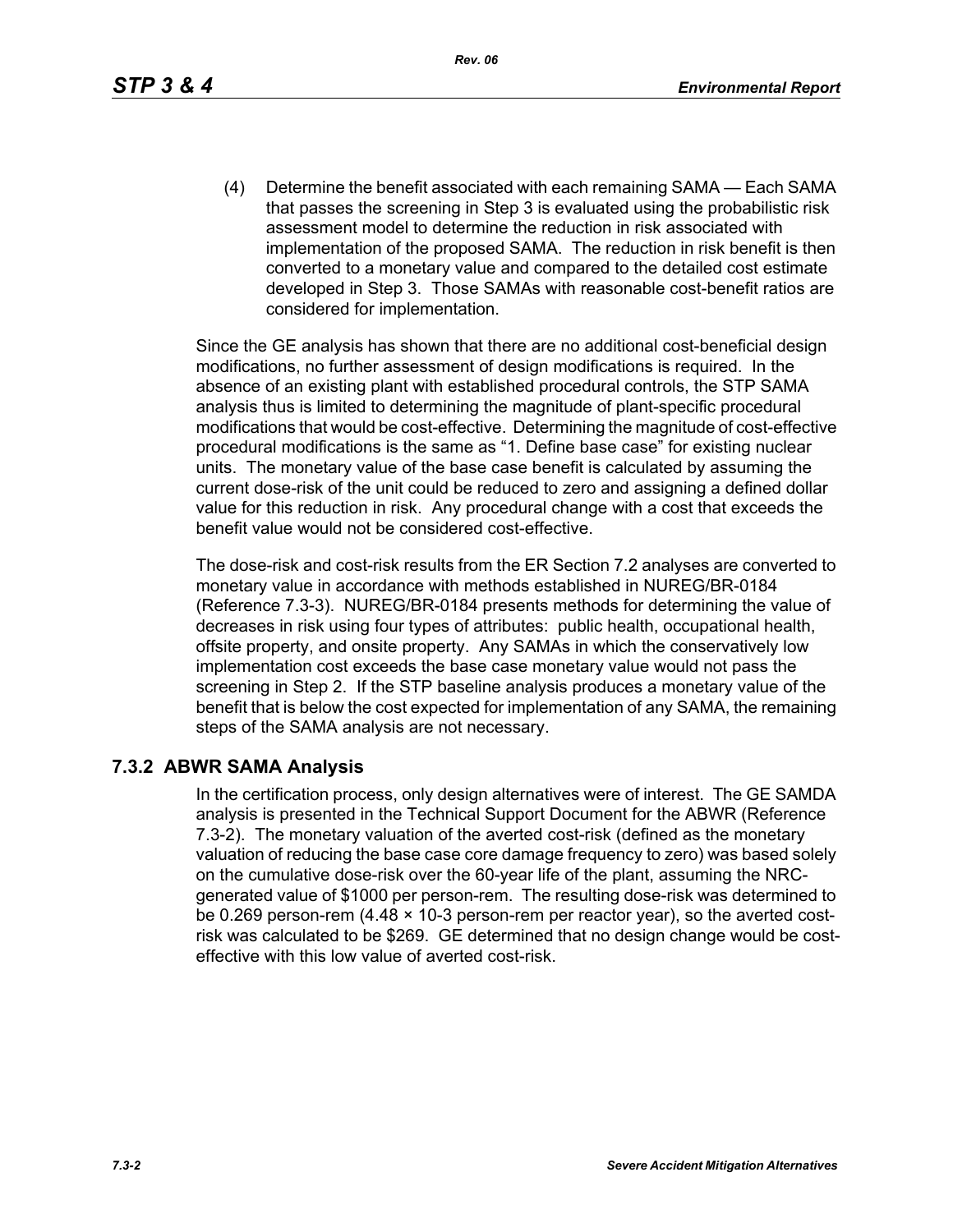## **7.3.3 Monetary Valuation of the STP 3 & 4 Cost-Risk**

The principal inputs to the base case calculations are as follows:

| Dose-risk              | $4.3 \times 10^{-3}$ person-rem per reactor year (reported in<br>Table 7.2-1) |
|------------------------|-------------------------------------------------------------------------------|
| Cost-risk              | 2.6 dollars per reactor year (reported in Table 7.2-1)                        |
| Dollars per person-rem | \$2000 (provided in NUREG/BR-0184)                                            |
| Licensing period       | 40 years                                                                      |
| Economic discount rate | 7% and 3% (recommended in NUREG/BR-0184)                                      |

With these inputs, the monetary valuation of reducing the base case core damage frequency to zero is presented in Table 7.3-1. The monetary valuation, known as the maximum averted cost-risk, is conservative because no SAMA can reduce the core damage frequency to zero.

The maximum averted cost-risk for a single ABWR at the proposed STP site is \$6,900. Even with a conservative 3% discount rate, the valuation of the averted risk is only approximately \$12,500.

These values are higher than the GE generic analysis result of \$269. However, the GE analysis (Reference 7.3-2) used a different methodology that did not calculate a costrisk for each accident sequence, did not calculate net present value, and used \$1000 per person-rem instead of \$2000. If STPNOC were to perform the analysis described in ER Section 7.2 using the GE methodology (Reference 7.3-2), the resulting dose-risk value would be \$258. This \$258 value is approximately the same as the GE value. Even using the STPNOC values, the results of the SAMDA analysis performed by GE for the ABWR would not be affected; i.e., there still would be no cost-effective design alternatives.

Due to the costs associated with processing administrative changes (including training costs), administrative changes are likely to cost more than the maximum averted costrisk of \$6,900 (or even \$12,500). Furthermore, since administrative changes would likely have a small impact on risk, the reduction in risk benefit of administrative changes will likely be substantially less than the cost of the administrative changes. Therefore, it may be concluded that administrative changes are not reasonable SAMAs.

Evaluation of specific administrative controls will occur when the STP 3 & 4 design is finalized and plant administrative processes and procedures are being developed. At that time, appropriate administrative controls on plant operations would be incorporated into the management systems for STP 3 & 4.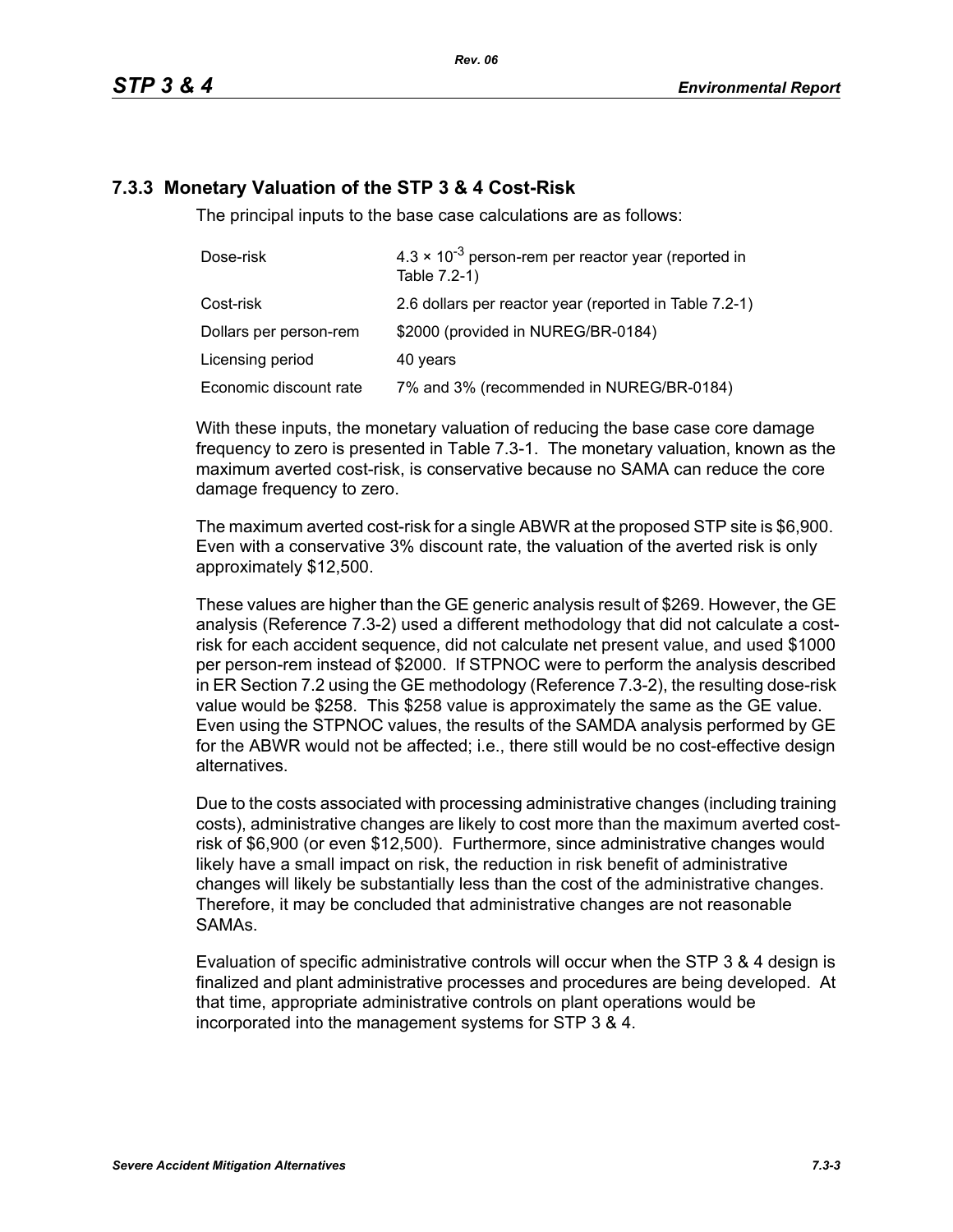### **7.3.4 References**

- 7.3-1 "Probabilistic Evaluations," Chapter 19D, ABWR Standard Safety Analysis Report, Amendment 35, General Electric.
- 7.3-2 "Technical Support Document for the ABWR," Revision 1, MPL No. A90- 3230, General Electric, San Jose, California, November 18, 1994.
- 7.3-3 "Regulatory Analysis Technical Evaluation Handbook," NUREG/BR-0184, January 1997.